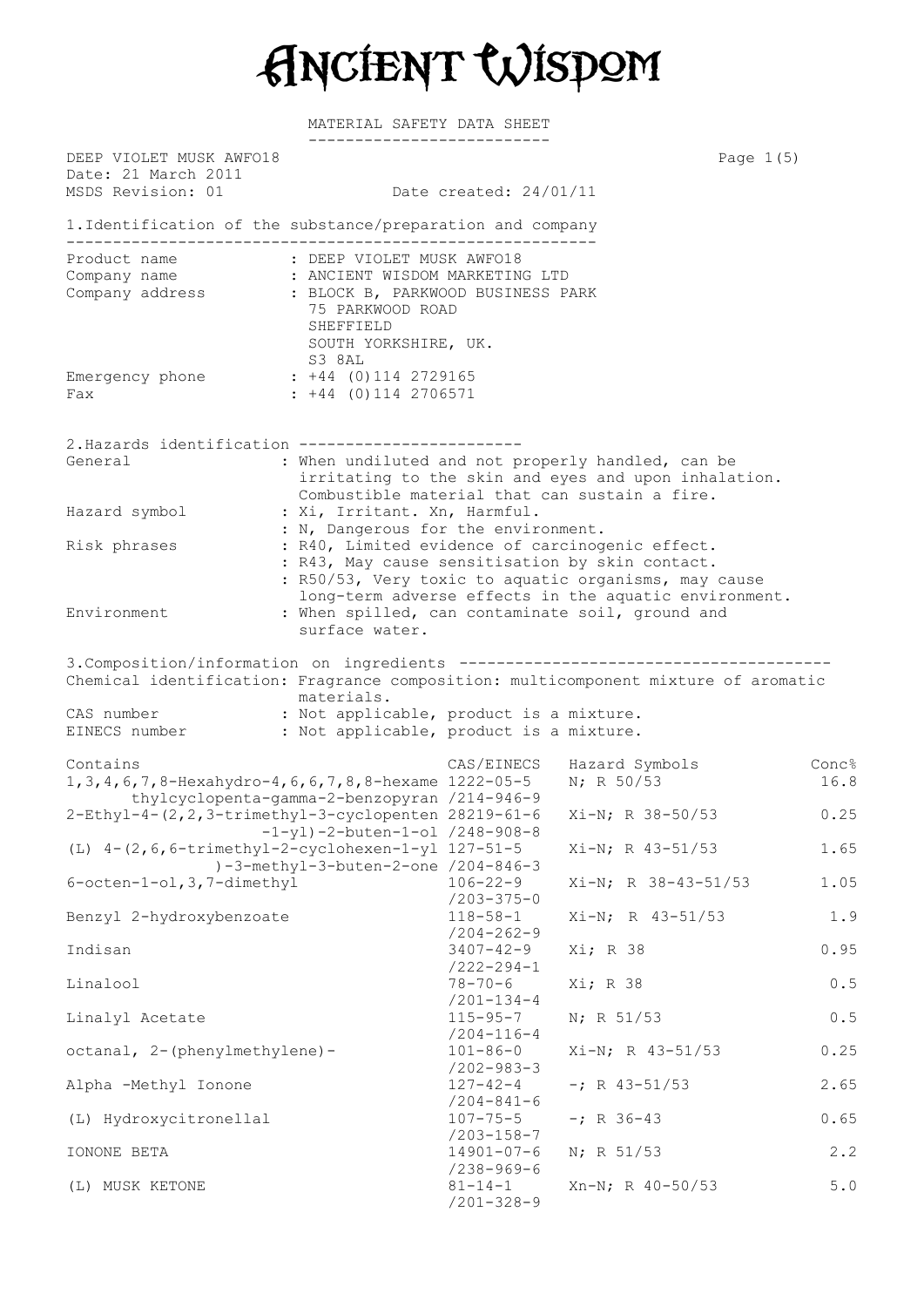Ancient Wisdom

MATERIAL SAFETY DATA SHEET --------------------------

DEEP VIOLET MUSK AWFO18 Page 2(5) Date: 21 March 2011<br>MSDS Revision: 01

Date created:  $24/01/11$ 

Notable Ingredients MUSK KETONE (5.0000%)

Total Allergen Content:

Methyl 2-Octynoate (0.17500%) Hydroxycitronellal (0.6500%) Citronellal (1.0250%) Alpha Iso Methyl Ionone (1.6250%) Benzyl Salicylate (1.900%) Eugenol (0.0450%) Coumarin (0.1750%) Hexyl Cinnamal (0.2250%) Linalool (0.5000%)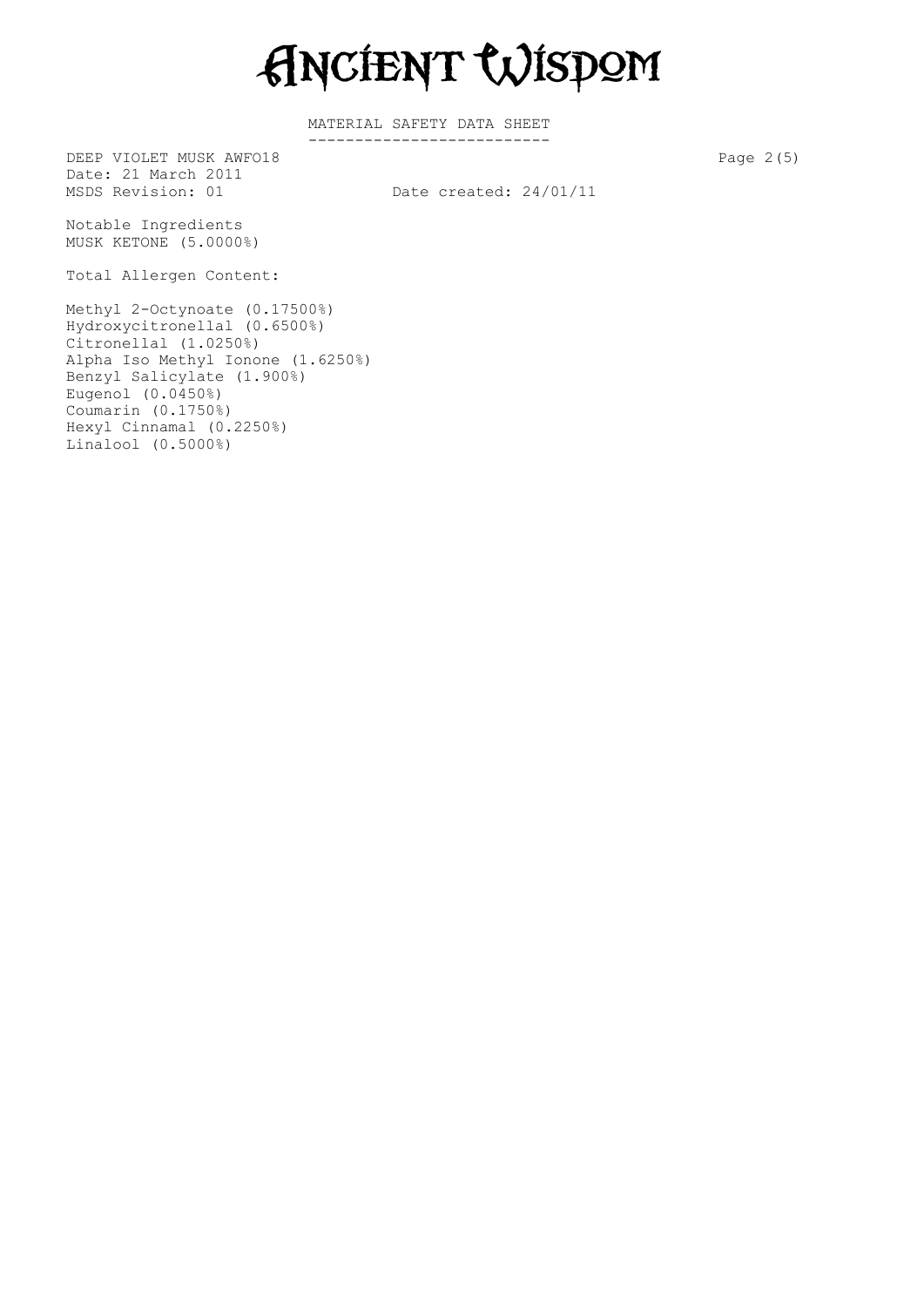Ancient Wisdom

MATERIAL SAFETY DATA SHEET

| DEEP VIOLET MUSK AWFO18<br>Date: 21 March 2011 |                                                                                                                                                                                                                                           | Page $3(5)$ |
|------------------------------------------------|-------------------------------------------------------------------------------------------------------------------------------------------------------------------------------------------------------------------------------------------|-------------|
| MSDS Revision: 01                              | Date created: 24/01/11                                                                                                                                                                                                                    |             |
| 4. First-aid measures -----                    |                                                                                                                                                                                                                                           |             |
| Inhalation                                     | : Remove from exposure site to fresh air, keep at rest,<br>and obtain medical attention.                                                                                                                                                  |             |
| Eye exposure                                   | : Flush immediately with water for at least 15 minutes.<br>Contact physician if symptoms persist.                                                                                                                                         |             |
| Skin exposure                                  | : Remove contaminated clothes. Wash thoroughly with<br>soap and water. Contact physician if irritation<br>persists.                                                                                                                       |             |
| Ingestion<br>Others                            | : Rinse mouth with water and obtain medical attention.<br>: Take Risk and Safety phrases (section 15) into<br>consideration.                                                                                                              |             |
| 5. Fire-fighting                               | measures                                                                                                                                                                                                                                  |             |
| Extinguishing<br>media                         | : Carbon dioxide, dry chemical, foam.<br>Do not use a direct water-jet on burning material.                                                                                                                                               |             |
|                                                | 6. Accidental release measures --------------------------                                                                                                                                                                                 |             |
| Personal                                       | : Avoid inhalation and contact with skin and eyes. A                                                                                                                                                                                      |             |
| precautions                                    | self-contained breathing apparatus is recommended in<br>case of a major spill.                                                                                                                                                            |             |
| Spillage                                       | : Remove ignition sources. Provide adequate<br>ventilation. Avoid excessive inhalation of vapours.<br>Gross spillage should be contained immediately by use<br>of sand or inert powder and disposed of according to<br>local regulations. |             |
| Environmental<br>precautions                   | : Keep away from drains, surface and ground water, and<br>soil.                                                                                                                                                                           |             |
| 7. Handling and storage ------------------     |                                                                                                                                                                                                                                           |             |
| Handling                                       | : Apply according to good manufacturing and industrial<br>hygiene practices with proper ventilation. Do not<br>drink, eat or smoke while handling. Respect good<br>personal hygiene.                                                      |             |
| Storage                                        | : Store in a cool, dry and ventilated area away from<br>heat sources and protected from light in tightly<br>closed original containers. Avoid plastic and<br>uncoated metal containers. Keep air contact to a<br>minimum.                 |             |
| Fire<br>protection                             | : Keep away from ignition sources and naked flame.                                                                                                                                                                                        |             |
| Respiratory<br>protection                      | 8. Exposure controls/personal protection -----------------------------------<br>: Avoid excessive inhalation of concentrated vapours.                                                                                                     |             |
| Eye protection<br>Skin protection              | : Wear safety glasses.<br>: Avoid skin contact. Use chemically resistant gloves<br>as needed.                                                                                                                                             |             |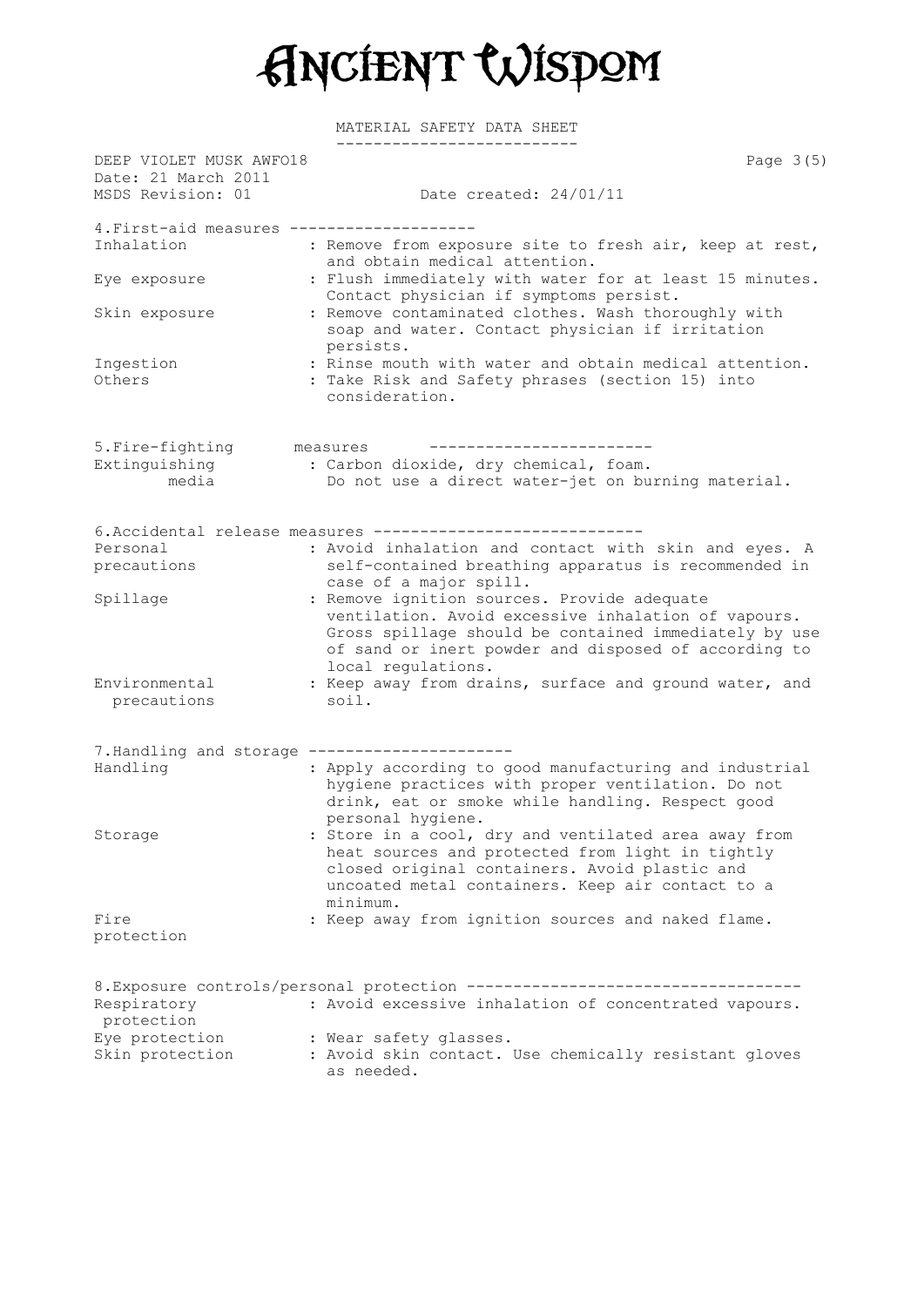Ancient Wisdom

MATERIAL SAFETY DATA SHEET --------------------------

DEEP VIOLET MUSK AWFO18 Page 4(5) Date: 21 March 2011 MSDS Revision: 01 Date created: 24/01/11 9.Physical and chemical properties ----- ----------------------------- Appearance **:** Colourless Odour : Not determined. pH-value : Not determined. Viscosity : Not determined. Freezing point : Not determined. Boiling point : Not determined. Melting point : Not determined. Flash point : >61 degC (CC) Autoflammability : Not determined. Explosive property : None expected. Oxidising property : None expected. Vapour pressure : Not determined. Relative density : Not determined. Solubility water : Insoluble. Solubility ethanol : Not determined. Partition coeff. : Not determined. Refractive index : Not determined. 10.Stability and reactivity --------------------------- : Presents no significant reactivity hazard, by itself or in contact with water. Avoid contact with strong acids, alkali or oxidising agents. Decomposition : Carbon monoxide and unidentified organic compounds may be formed during combustion. 11.Toxicological information ---------------------------- Based on the ingredients in this composition and their concentrations, this product is according to the conventional method of EEC directive 1999/45/EC classified as: Limited evidence of carcinogenic effect. May cause sensitisation by skin contact. 12.Ecological information ------------------------- General  $\qquad \qquad :$  This material is unlikely to accumulate in the environment and environmental problems under normal use conditions are unexpected. 13.Disposal considerations -------------------------- Dispose of according to local regulations. Avoid disposing into

drainage systems and into the environment.